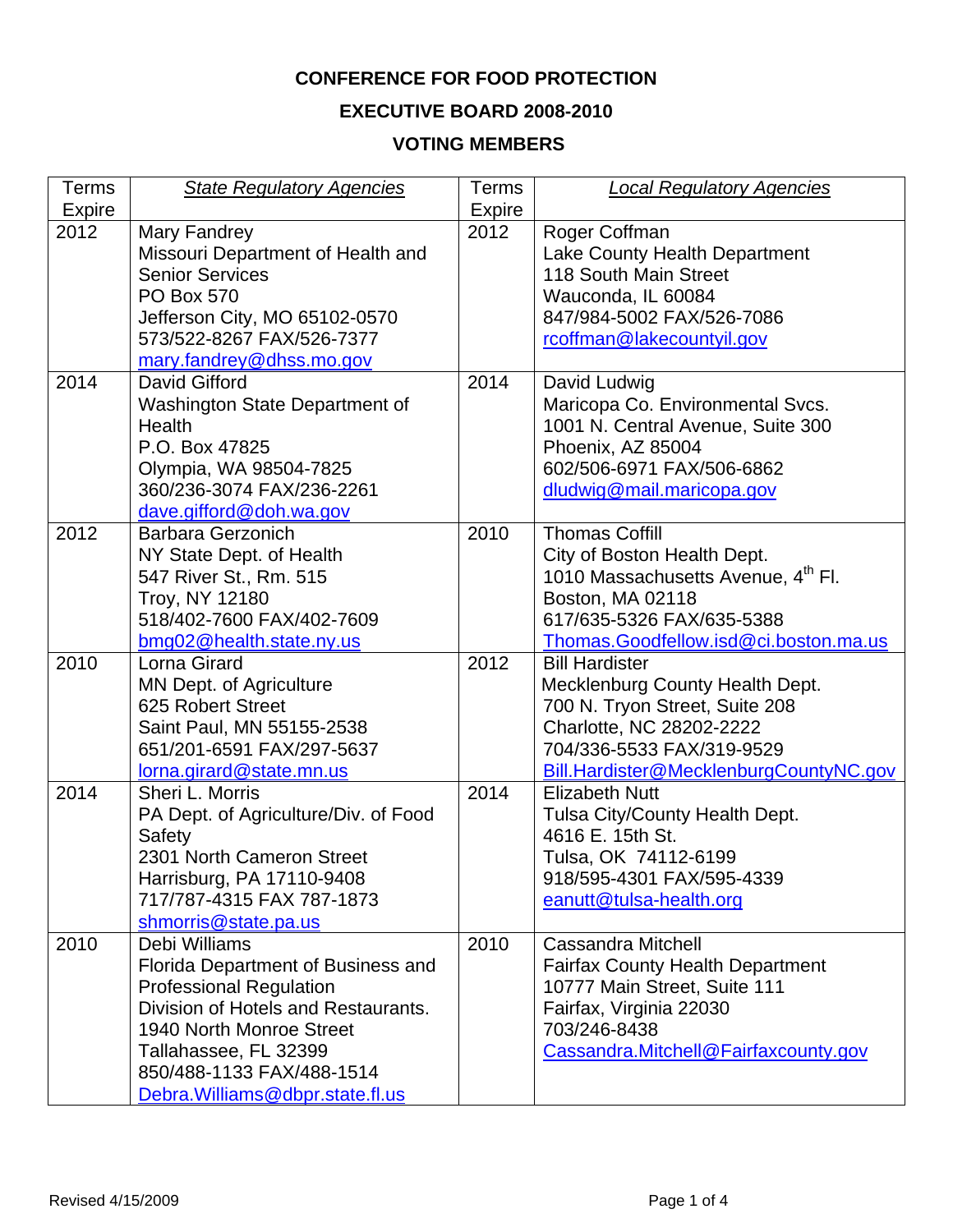# **VOTING MEMBERS** *(continued)*

| Terms         | <b>Industry</b>                                 |
|---------------|-------------------------------------------------|
| <b>Expire</b> |                                                 |
| 2014          | <b>Michael Roberson</b>                         |
|               | Publix Super Markets, Inc.                      |
|               | PO Box 32024                                    |
|               | Lakeland, FL 33802                              |
|               | 863/688-1188                                    |
|               | michael.roberson@publix.com                     |
| 2010          | Francis Ferko                                   |
|               | <b>US Foodservice</b>                           |
|               | 6133 North River Road, Suite 300                |
|               | Rosemont, IL 60018                              |
|               | 847/232-5896                                    |
|               | Frank.ferko@usfood.com                          |
| 2012          | John Gurrisi                                    |
|               | Darden Restaurants, Inc.                        |
|               | 5900 Lake Ellenor Drive                         |
|               | Orlando, FL 32809                               |
|               | 407/245-6842 FAX 245-5173                       |
|               | jgurrisi@darden.com                             |
| 2014          | Donna M. Garren, PhD                            |
|               | <b>National Restaurant Association</b>          |
|               | 1200 Seventeenth St. NW                         |
|               | Washington, DC 20036-3097                       |
|               | 202/331-5986 FAX/973-3671                       |
|               | dgarren@restaurant.org                          |
| 2012          | Cory Hedman                                     |
|               | Hannaford Bros. Co.<br>145 Pleasant Hill Road   |
|               | Scarborough, ME 04074                           |
|               | 207/885-3918 FAX/885-2168                       |
|               | chedman@hannaford.com                           |
| 2010          | <b>Fred Reimers</b>                             |
|               | <b>Food Marketing Institute</b>                 |
|               | 655 15 <sup>th</sup> St., 7 <sup>th</sup> Floor |
|               | Washington, DC 20005                            |
|               | 202/220-0660 FAX/220-0876                       |
|               | freimers@aol.com                                |

| Terms<br><b>Expire</b> | <b>Academic Institution</b>                                                                                                                                                    |
|------------------------|--------------------------------------------------------------------------------------------------------------------------------------------------------------------------------|
| 2014                   | David McSwane, H.S.D.<br><b>Indiana University-Purdue</b><br>University Indianapolis<br>801 W. Michigan Street<br>Indianapolis, IN 46202<br>317/274-2918<br>dmcswane@iupui.edu |
|                        | Consumer                                                                                                                                                                       |
| 2010                   | (Vacant)                                                                                                                                                                       |
|                        | <b>Federal Agencies</b>                                                                                                                                                        |
|                        | <b>Kevin Smith</b><br>Food & Drug Administration<br>5100 Paint Branch Parkway<br>College Park, MD 20740-3835<br>301/436-2149 FAX/436-2672<br>Kevin.Smith@fda.hhs.gov           |
|                        | <b>Paul Uhler</b><br><b>USDA/FSIS</b><br>1400 Independence Avenue, SW<br>Rm. 3541<br>Washington D.C. 20250-3700<br>202/205-0438<br>paul.uhler@fsis.usda.gov                    |
|                        | <b>Charles Otto</b><br><b>CDC/Environmental Health</b><br>Service<br>4770 Buford Highway NE, MS F28<br>Atlanta, GA 30341-3724<br>770/488-7303 FAX/488-7310<br>cotto@cdc.gov    |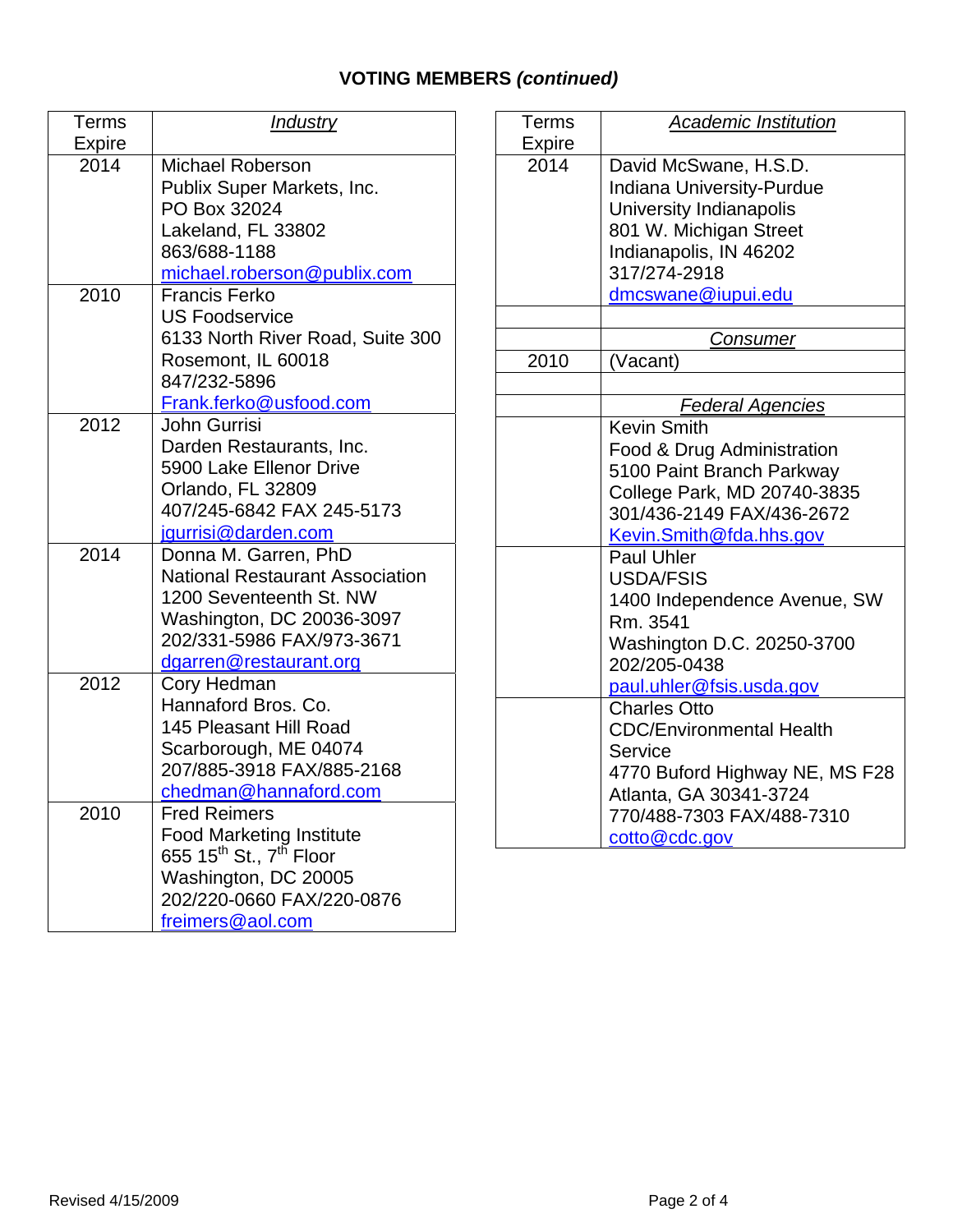#### **EX-OFFICIO NONVOTING MEMBERS**

#### **Chair Council I**

Terry Levee Winn-Dixie Stores 5050 Edgewood Ct. Jacksonville, FL 32254 904/783-5229 terrylevee@winn-dixie.com

## **Chair Council II**

Aggie Hale FL Dept. of Agriculture & Cons. Svcs. 3125 Conner Blvd., Suite H Tallahassee, FL 32399-1650 850/245-5520 FAX/245-5551 [halea@doacs.state.fl..us](mailto:halea@doacs.state.fl..us)

## **Chair Council III**

Ken Rosenwinkel Jewel-Osco/Supervalu 1955 W. North Avenue Melrose Park, IL 60160 708/531-6787 FAX/847/288-2155 [Ken.rosenwinkel@supervalu.com](mailto:Ken.rosenwinkel@supervalu.com)

#### **Canadian Representative**  TBD

#### **Immediate Past Chair**

Elizabeth Nutt Tulsa City/County Health Dept. 4616 E. 15th St. Tulsa, OK 74112-6199 918/595-4301 FAX/595-4339 [eanutt@tulsa-health.org](mailto:eanutt@tulsa-health.org)

#### **Program Chair (2008-2010)**

Brian A. Nummer, PhD Utah State University 8700 Old Main Hill Logan, UT 84322-8700 435/797-2116 briann@ext.usu.edu

Deborah Marlow Texas Dept of State Health Services Food Establishments Gp. MC 2380 1100 West  $49<sup>th</sup>$  St. Austin, TX 78756 512/834-6753 Deborah.Marlow@dshs.state.tx.us

#### **Vice-Chair Council II**

Chirag Bhatt Garrison Enterprises, Inc. PO Box 690426 Charlotte, NC 28227 281/ 315-8853 cbhatt@garrisonenterprises.net

## **Vice-Chair Council III**

Richard H. Linton, PhD Purdue University 745 Agricultural Mall Drive West Lafayette, IN 47907-2009 765/494-6481 linton@Purdue.edu

## **Consititution, Bylaws, and**

**Procedures Chair (2008-2010)**  Ruth N. Hendy Texas Dept. of State Health Services PO Box 149347 Austin, TX 78714-9347 512/834-6753 [Ruth.hendy@dshs.state.tx.us](mailto:Ruth.hendy@dshs.state.tx.us)

#### **Issue Chair (2008-2010)**

Vicki Everly Santa Clara County Dept. of Environmental Health 1555 Berger Drive, Suite 300 San Jose, CA 95112-2716 408/918-3490 Vicki.everly@deh.sccgov.org